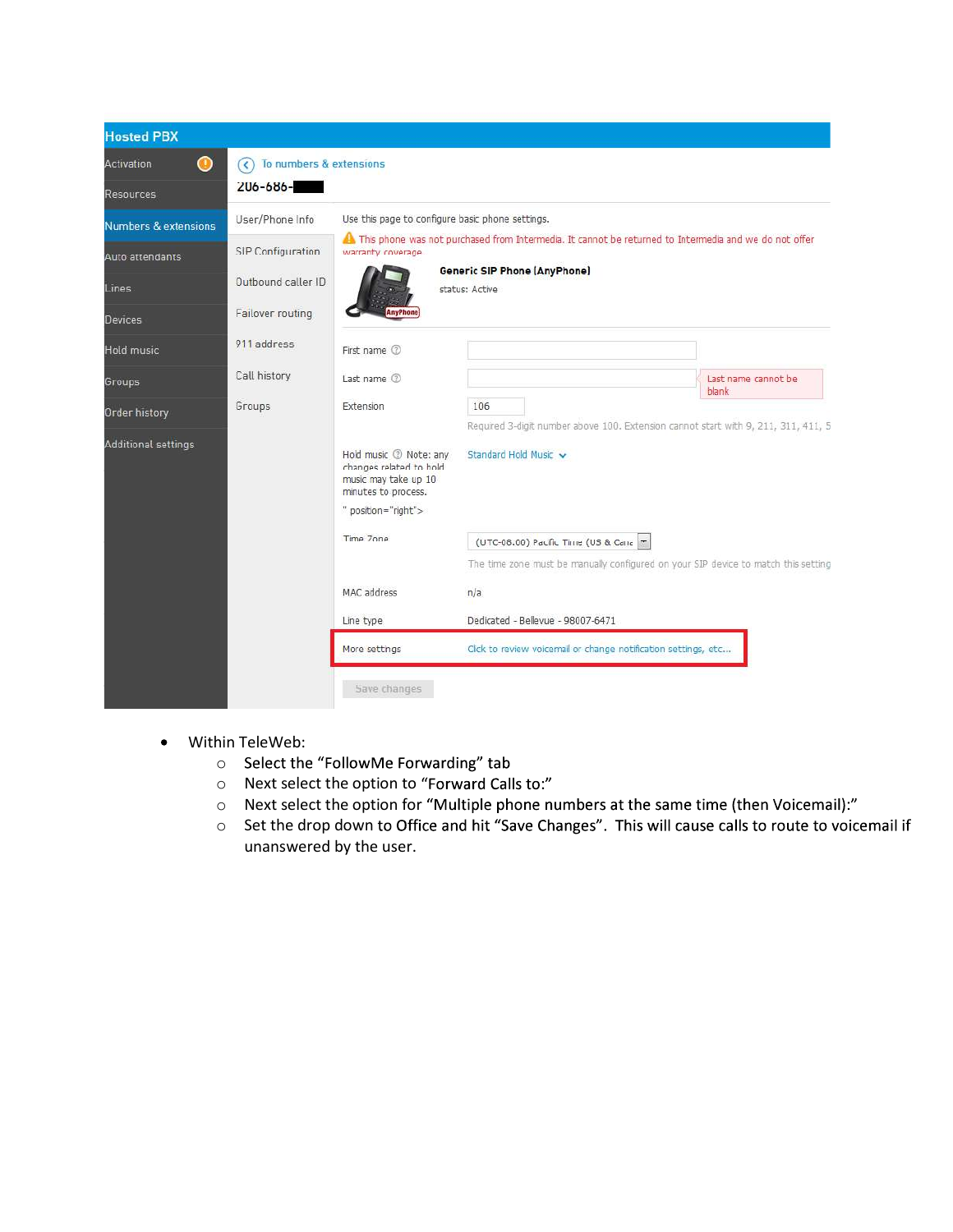| <b>INTERMEDIA</b>          | Account: (2066866793)                                                                                                                                                                                                     |
|----------------------------|---------------------------------------------------------------------------------------------------------------------------------------------------------------------------------------------------------------------------|
| <b>Hosted PBX Phone</b>    |                                                                                                                                                                                                                           |
| Voicemails (0)             |                                                                                                                                                                                                                           |
| Call Recordings (0)        | Vour changes have been saved.                                                                                                                                                                                             |
| <b>FollowMe Forwarding</b> |                                                                                                                                                                                                                           |
| Queue Availability [In]    | FollowMe Forwarding allows you to forward calls directly to another phone number, or forward calls to seve<br>enable FollowMe Forwarding, select "Forward Calls to:", and then select the desired forwarding option. Clic |
| Settings                   | choose "Calls will ring at your Office", and then click "Save Changes".                                                                                                                                                   |
| Tools                      | Forward Calls to:<br>$\odot$<br>Specific phone number                                                                                                                                                                     |
| Help                       | <sup>O</sup> Multiple phone numbers at the same time (then Voicemail):<br>Add Additional Number                                                                                                                           |
|                            | X Delete<br>Office<br>×.<br>or                                                                                                                                                                                            |
|                            | - rings, then send caller to Voicemail.<br>If none of the numbers are answered after 3                                                                                                                                    |
|                            | Calls will ring at your Office or use forwarding setup through your phone                                                                                                                                                 |
|                            | Save Changes                                                                                                                                                                                                              |
|                            |                                                                                                                                                                                                                           |
|                            |                                                                                                                                                                                                                           |

- If there are new voicemails, the user will hear a "stutter" dial tone upon lifting the handset.
- Additionally, "ring splash" can be enabled on the SPA112 to briefly ring the handset upon a new voicemail. This setting can be found under Voice/User 1/Ring Settings/VMWI Ring Splash Len (a value of .5 would ring the phone for .5 seconds). The default value for ring splash is 0, which effectively disables it.
- To listen to voicemail, the user must dial either their extension or full 10 digit DID, then enter their PIN  $\bullet$ once prompted. It may be possible to automate this process if the user's phone has a configurable voicemail button.

## Call Transfer

11 M M

To transfer a call, the user will need to perform the following:

- Have a call already established
- Press the flash key on the phone
- User should now hear dial tone
- Dial the number they wish to transfer to
- Once the call connects, the user may announce the transfer to the destination party
- Pressing flash again will join the two calls, allowing all three parties to speak as if conferenced
- The user may now hang up to complete the transfer  $\bullet$